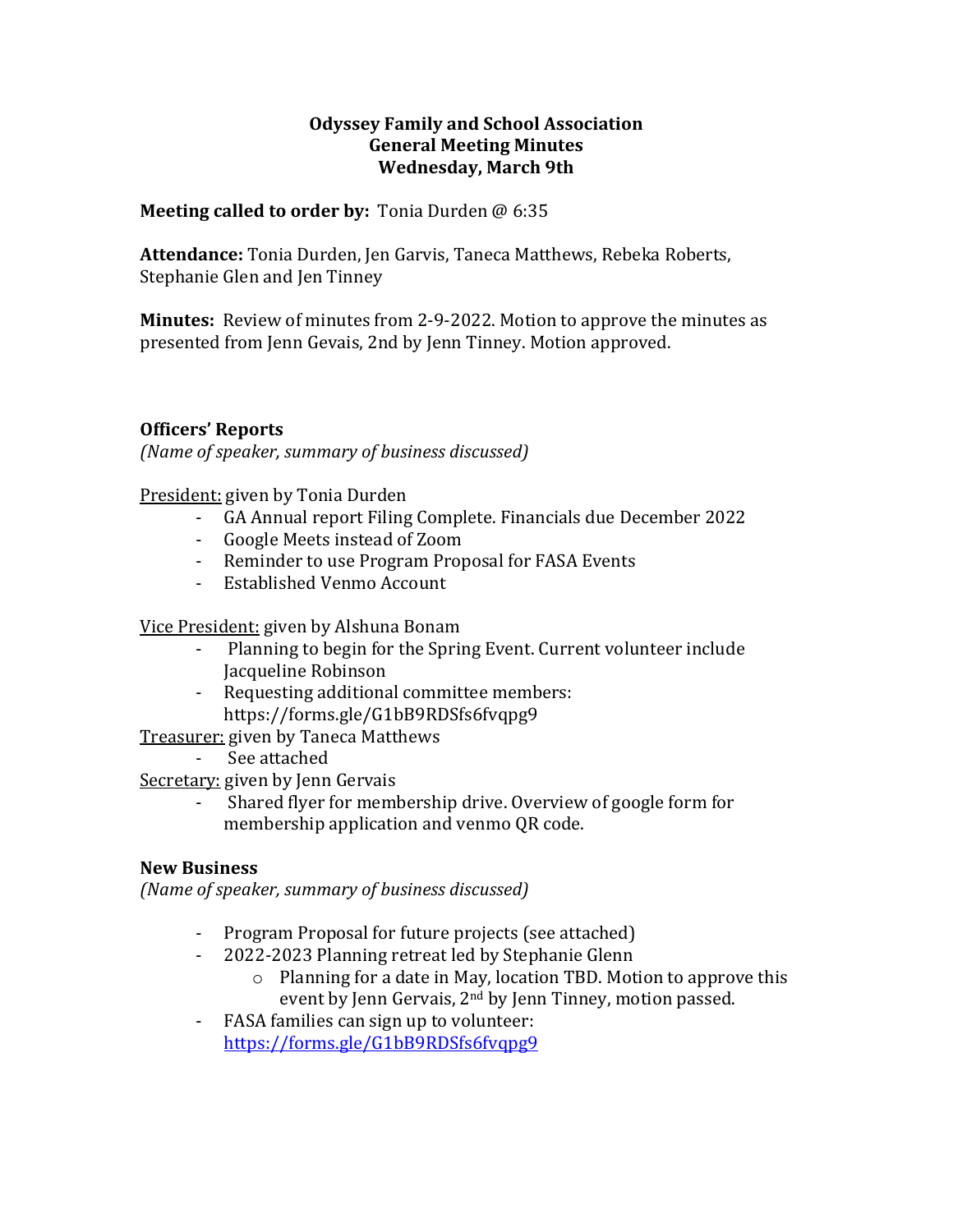# **Committee Reports**

*(Name of speaker, summary of business discussed)* 

- Jenn Tinney-Working with Ms. Roberts for testing week support o 77 staff and 191 students
- Event updates: Membership drive (will hand out fliers in car line), Spring Social (considering moving to May as an ice cream social), Teacher Appreciation (Needs a new leader and we want to include nurses), Testing support (proposal due next meeting).

#### **Closing:**

Motion to close the meeting made by Jenn Tinney, 2nd by Jenn Gervais, motion passed and meeting closes at 7:18pm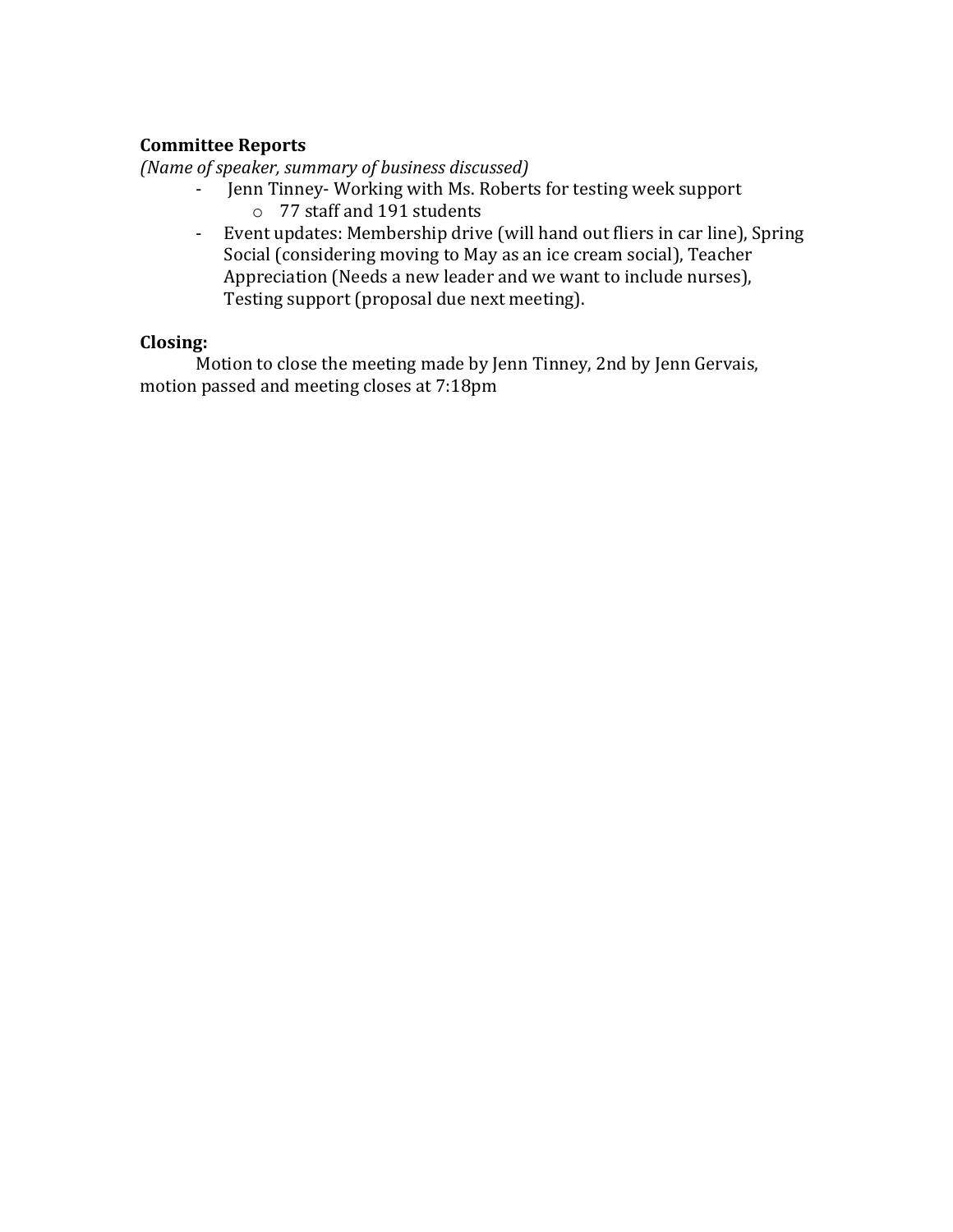#### Treasurer's Report:

Treasurer's Report \_\_\_\_\_\_Odyssey FASA\_\_\_\_\_\_ February 10, 2022 - March 10, 2022 Checking Account

Balance on Hand 2/10/2022 \$10,163.69 Income 2/25 Deposit Box Tops check 31.10 Total Deposits \$31.10 \$10,194.79 Expenses 2/22 Parent Booster U PBUSA 30.00 3/7 AIM Assoc. Insurance 355.00

Total Expenses \$385.00 Balance on Hand 3/10/2022 \$9,809.79